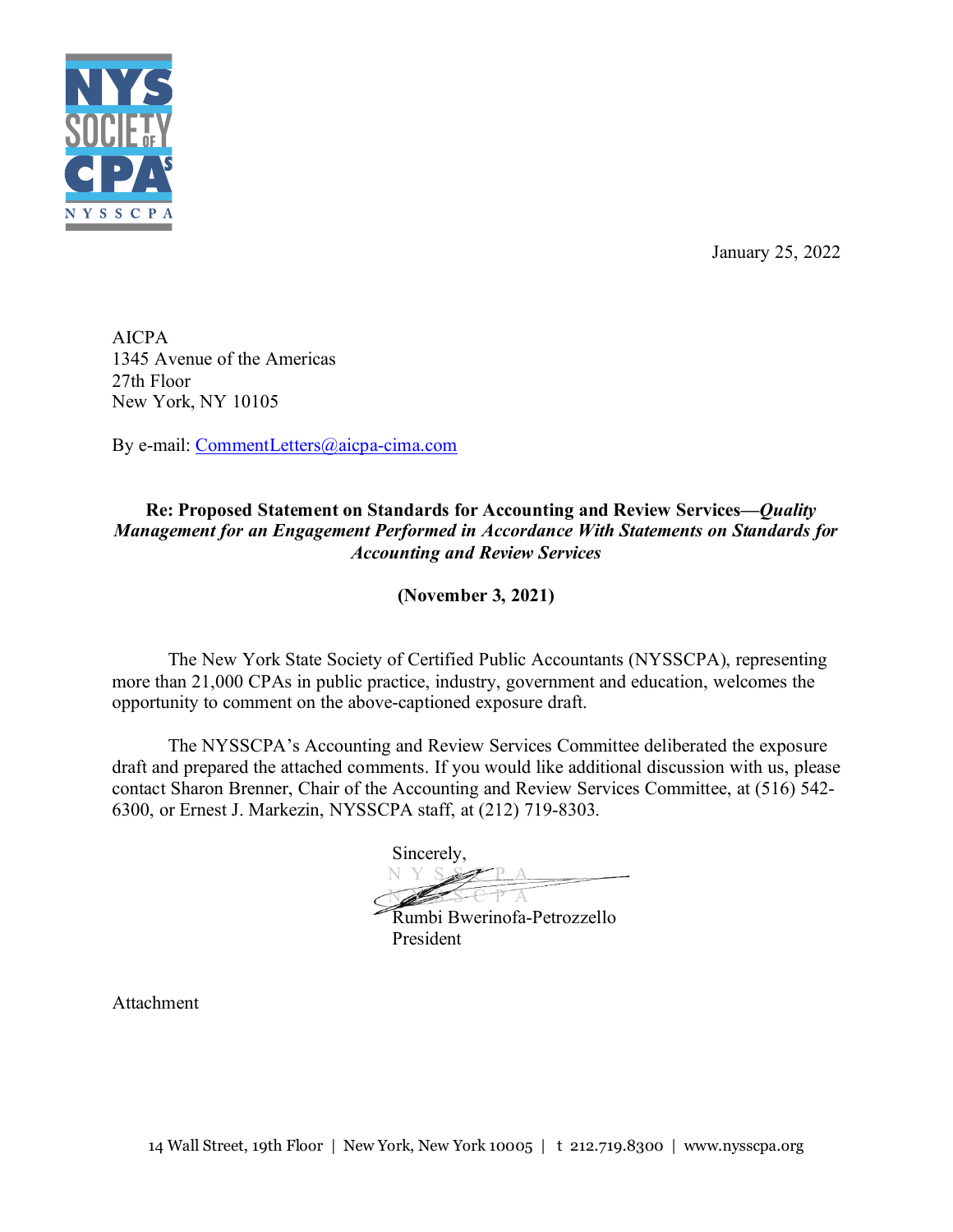

# **NEW YORK STATE SOCIETY OF CERTIFIED PUBLIC ACCOUNTANTS**

# **COMMENTS ON**

# *PROPOSED STATEMENT ON STANDARDS FOR ACCOUNTING AND REVIEW SERVICES—QUALITY MANAGEMENT FOR AN ENGAGEMENT PERFORMED IN ACCORDANCE WITH STATEMENTS ON STANDARDS FOR ACCOUNTING AND REVIEW SERVICES* **(November 3. 2021)**

**January 25, 2022**

**Principal Drafters**

**Lenore C. Sanchez Ross A. Trapani Nick Tsoukaris**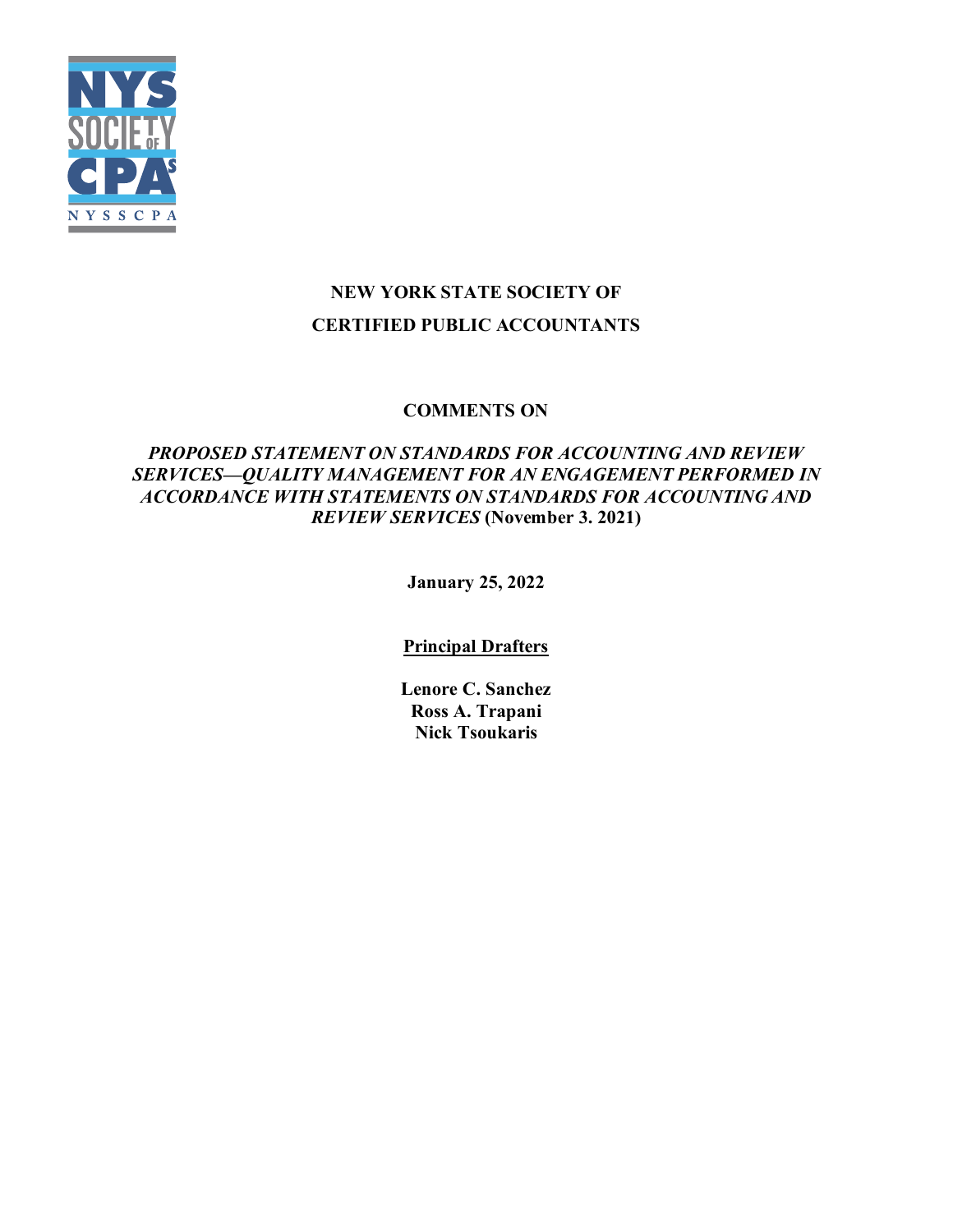#### **NYSSCPA 2021–2022 Board of Directors**

Rumbidzai Bwerinofa-Petrozzello, *President* Lynne M. Fuentes, *President-Elect* Thomas S. Pirro *Secretary/Treasurer* Kelly Capron, *Vice President* Kimberly G. Johnson, *Vice President* Kevin Matz, *Vice President* Patricia A. McGrath, *Vice President* David G. Young *Vice President* Joanne S. Barry, *ex officio* Michael E. Milisits

Edward L. Arcara Steven K. Baierlein Ramona Cedeno Margaret Chen William H. Dresnack Zachary Gordon Orumé A. Hays Elliot L. Hendler William C. Huether John B. Huttlinger Michael R. Koeppel Katelyn Kogan Edward N. Lee Philip J. London Shmueli Milecki

John A. Mourer Lisa A. Mrkall Maria L. Petrollese Jennifer Pickett Alexander Resnick Ronald F. Ries Sharon Sica-Costanzo Denise M. Stefano Jennifer Stone Maria E. Suppa A'Isha Torrence Mark M. Ulrich Liren Wei Charles J. Weintraub Craig A. Zellar

#### **NYSSCPA 2021–2022 Accounting and Auditing Oversight Committee**

Margaret A. Wood, *Chair* Diane L. Jules, *Vice Chair* Jennifer L. Biundo Sharon Brenner

Jeannette S. Buttler Richard C. Jones Bonnie S. Mann-Falk Ashley E. Mayer

Renee Mikalopas-Cassidy Sean C. Prince Robert M. Rollmann George I. Victor

#### **NYSSCPA 2021–2022 Accounting and Review Services Committee**

Sharon Brenner, *Chair* Stuart Kamelhar Lenore Sanchez Kenneth J. Gralak, *Vice Chair* Kieron Ludde Robert L. Schindler Michael J. Aroyo Patricia A. McGrath Eric M. Sherb Dawn M. Bergen Joseph A. Caplan Joshua Cohen Nicholas Prahalis Ira M. Talbi Joseph Davi Clifford J. Romain Ross A. Trapani Jeffrey S. Gittler **John M. Sacco** Nick Tsoukaris Michael P. Glynn\* Michael B. Sackowitz Chaim Ungar Haren K. Gosar Aderogba A. Salami \* - recused

Michael Meilak Victoria L. Pitkin

Akshay T. Shrimanker Eric Skoglund

## **NYSSCPA Staff**

 Keith Lazarus Ernest J. Markezin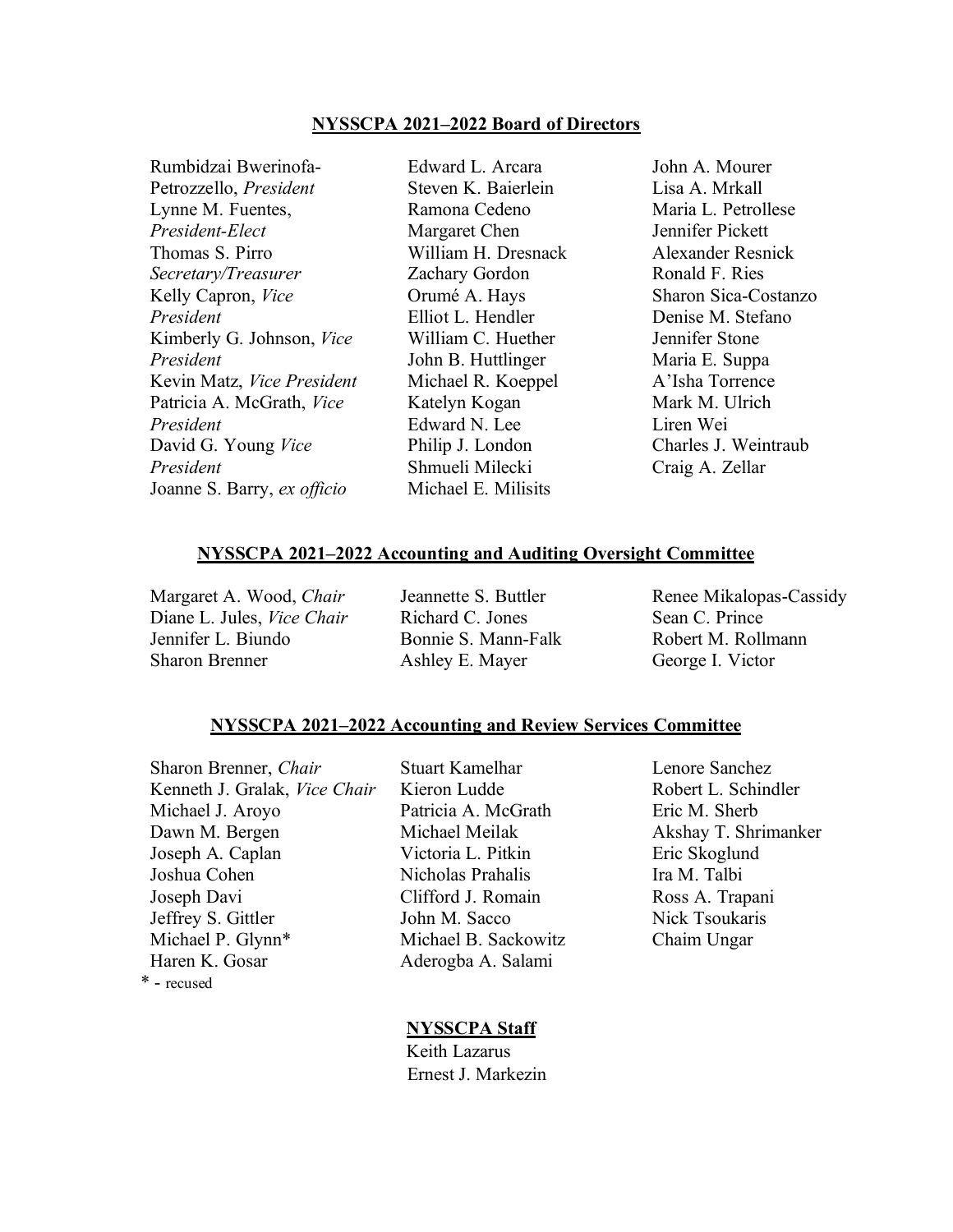## **New York State Society of Certified Public Accountants**

**Comments on**

**Proposed Statement on Standards for Accounting and Review Services—***Quality Management for an Engagement Performed in Accordance With Statements on Standards for Accounting and Review Services*

**(November 3, 2021)**

The New York State Society of Certified Public Accountants (NYSSCPA) welcomes the opportunity to provide comments on the AICPA's Accounting and Review Services Committee (ARSC) exposure draft of proposed Statement on Standards for Accounting and Review Services, *Quality Management for an Engagement Performed in Accordance with Statements on Standards for Accounting and Review Services*.

We appreciate the hard work and diligence of the ARSC in developing the proposed revisions contained in the exposure draft. We support the exposure draft and offer below our responses to the Requests for Specific Comment.

**Request for Specific Comment #1:** Do you agree that the proposed revisions to AR-C sections 60 and 90, excluding the amendment to paragraph .16 of AR-C section 90, result in the SSARSs being appropriately consistent with the proposed auditing standards?

If you believe that the proposed revisions do not result in appropriate consistency, please provide detailed revisions that you think should be made to the SSARSs to ensure appropriate consistency with the proposed auditing standards.

**Response:** We agree that the proposed revisions to AR-C sections 60 and 90 result in the SSARSs being appropriately consistent with the proposed auditing standards. We note a proper emphasis, consistent with the auditing standards, on partner oversight and overall responsibility for ensuring adequate timing and resources for performing a quality engagement. Further, the substantive revisions regarding quality management, specifically in 60.24, is appropriate. We also believe the language removed, separate from the amendment to paragraph .16 of AR-C section 90, is appropriate.

**Request for Specific Comment #2:** Do you agree that the effective date of the proposed SSARS should be consistent with the effective date of the proposed SAS?

If you do not agree, please provide the reasons why you believe the effective date of the proposed SSARS should not be consistent with the effective date of the auditing standard.

**Response:** We support that the effective date of the proposed SSARS should be consistent with the effective date of the proposed SAS. This would help to eliminate any